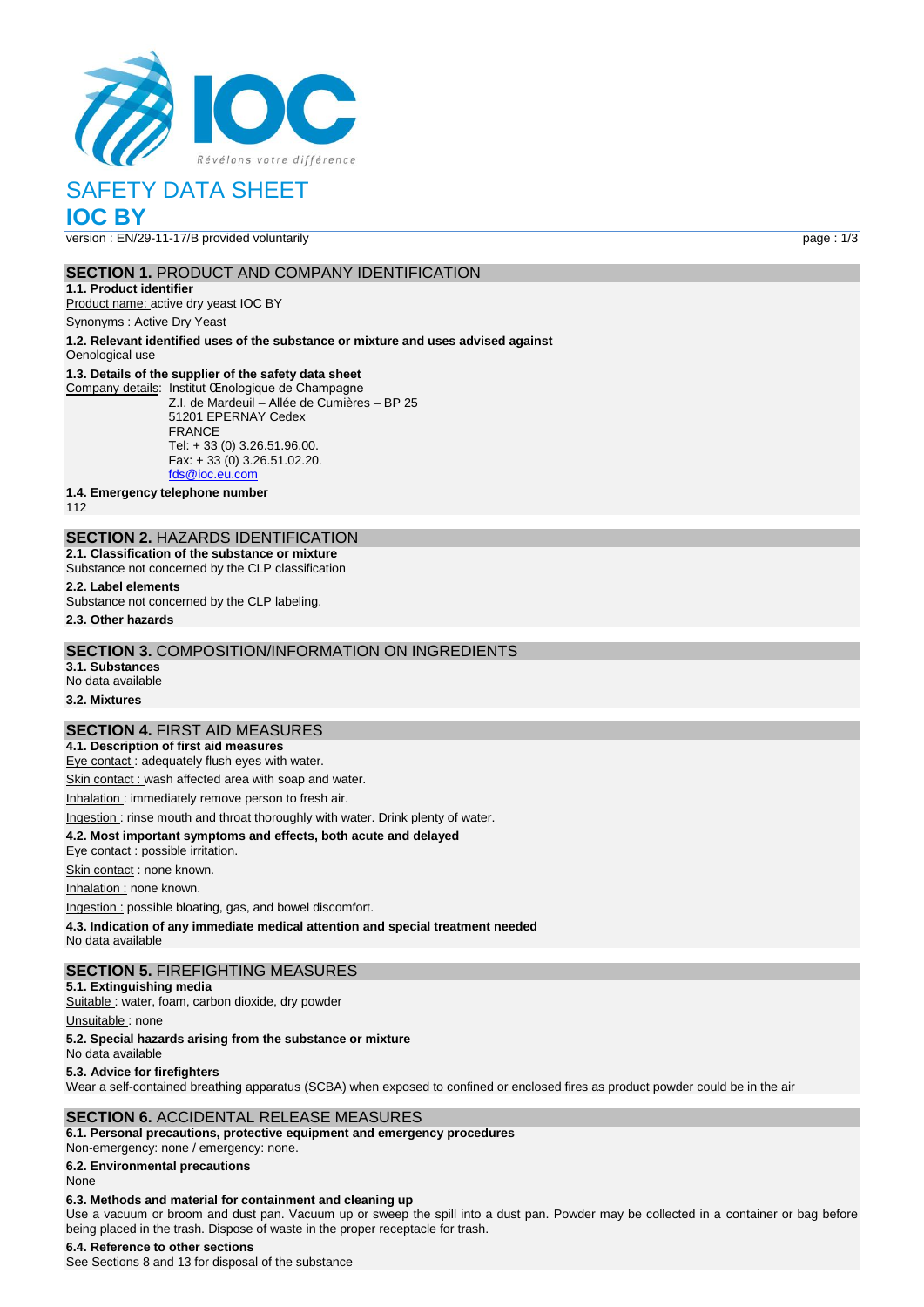

# SAFETY DATA SHEET

**IOC BY**

version : EN/29-11-17/B provided voluntarily page : 2/3

#### **SECTION 7.** HANDLING AND STORAGE

#### **7.1. Precautions for safe handling**

Handling : avoid breathing dust. Avoid contact with eyes.

Occupational hygiene : wash hands thoroughly after handling.

#### **7.2. Conditions for safe storage, including any incompatibilities**

Risks : not at risk for corrosion, fire, explosion, or chemical reaction.

Place of storage : no special instruction to minimize risks (see above). Store according to label directions to maintain label guarantees.

Fire/explosion protection: none needed.

#### **7.3. Specific end use(s)**

Recommended packaging material: Paper bags.

### **SECTION 8.** EXPOSURE CONTROL / PERSONAL PROTECTION

**8.1. Control parameters** See section 15. **8.2. Exposure controls** Engineering : none Eye/face protection : protective glasses should be worn in conditions of excessive dusting. Skin Hand : none Other : none. Wear appropriate clothing for work. Respiratory protection : protective mask should be worn in conditions of excessive dusting. Thermal protection: none Environmental exposure : none.

## **SECTION 9.** PHYSICAL AND CHEMICAL PROPERTIES

**9.1. Information on basic physical and chemical properties** Apperance : Granuled Odour :Typical yeast Odour threshold : not Applicable pH: not Applicable Melting / freezing point : not Applicable Initial boiling point and boiling range : not Applicable Flash point: not Applicable Evaporation rate: not Applicable Flammability (solid, gas): not Applicable Upper/lower flammability or explosive limits: not Applicable Vapour pressure: not Applicable Vapour density: not Applicable Relative density: not Applicable Solubility(ies): Yes Partition coefficient: n-octanol/water: not Applicable Auto-ignition temperature: not Applicable Decomposition temperature: not Applicable Viscosity: not Applicable Explosive properties: not Applicable Oxidising properties: not Applicable **9.2. Other information**

### **SECTION 10. STABILITY AND REACTIVITY**

**10.1. Reactivity** Not reactive **10.2. Chemical stability** Stable **10.3. Possibility of hazardous reactions** None **10.4. Conditions to avoid** None